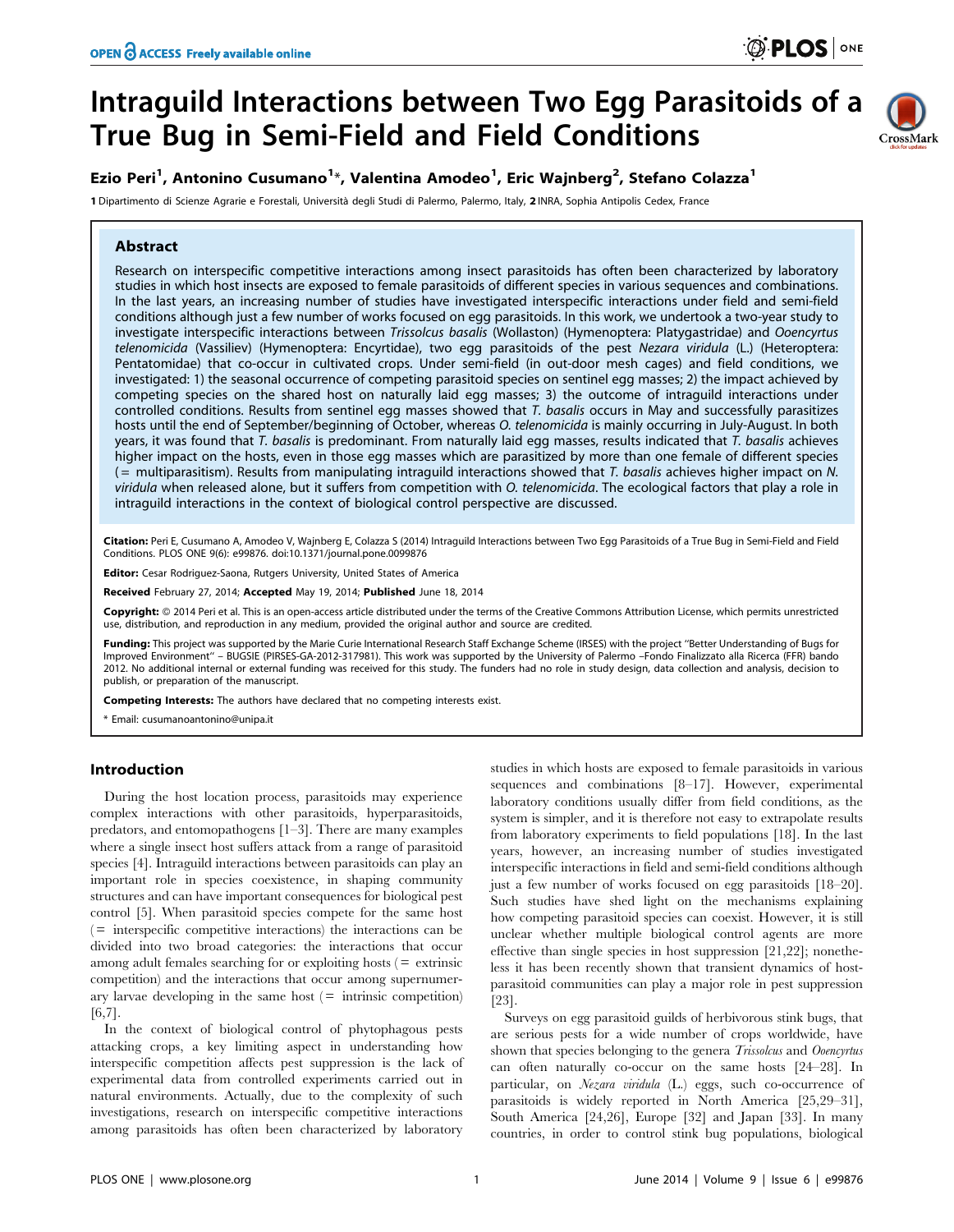control programs based on egg parasitoids have obtained a variable degree of success [25,31,34,35]. Thus, understanding the competitive interactions between Trissolcus and Ooencyrtus species attacking the same hosts under natural conditions may be useful to improve biological control of such pests. Therefore, we undertook a study to investigate interspecific interactions between Trissolcus basalis (Wollaston) and Ooencyrtus telenomicida (Vassiliev), two egg parasitoids of  $N$ . *viridula* that co-occur in cultivated crops grown in Sicily, Italy. This model system has been extensively investigated under laboratory conditions and information about interspecific extrinsic and intrinsic competition, asymmetrical intraguild parasitism, as well as comparative host location strategies, is available [32,36–40]. Actually, under laboratory conditions, it has been demonstrated that these parasitoid species differ in their host location and larval competitive abilities, with T. basalis being more efficient in host location [36–38] while O. telenomicida largely dominates interspecific larval competition regardless of the order/ time interval between ovipositions [32,39]. Furthermore, O. telenomicida has the ability to develop as a facultative hyperparasitoid extending the window of opportunity for parasitism [40]. This background information gained from laboratory experiments can be the basis for better understanding intraguild interactions in the field where such interactions naturally evolve and take place.

In this paper, under semi-field (in out-door mesh cages) and field conditions, we investigated: 1) the seasonal occurrence of competing parasitoid species on sentinel egg masses; 2) the impact achieved by competing species on the shared host on naturally laid egg masses; and 3) the outcome of intraguild interactions under controlled conditions.

#### Materials and Methods

#### Insect rearing

The N. viridula colony was established from insects collected in crop areas around Palermo, South Italy. No specific permits were required for collection of insects. The collection sites were not privately owned or protected in any way and field samplings did not involve endangered or protected species. Bugs were reared in a climatic chamber (24 $\pm$ 1°C, 70 $\pm$ 5% r.h., and L16:D8 photoperiod), inside wooden cages  $(50\times30\times35$  cm), with 5 cm diameter mesh-covered holes (200 holes/cm<sup>2</sup>). Immatures and adults were reared in different cages and fed with a diet of seasonal vegetables, cabbages and sunflower seeds. Food was replaced every 2–3 days. Inside adults' cages, paper towels were hung as ovipositional substrate. Egg masses, that were daily collected to prevent adult cannibalism, were used to maintain the colony, to sustain parasitoids rearing and to carry out experiments.

The *T. basalis* and *O. telenomicida* colonies were established from wasps emerging from N. viridula egg masses found in crops located around Palermo, Italy. Adult parasitoids of each species were reared, in 85-ml glass tubes, fed with a honey-water solution, and kept in an incubator at  $24\pm1^{\circ}C$ ,  $70\pm5\%$  r.h., and L16:D8 photoperiod. Two-three times per week, 1–2-day-old egg masses of N. viridula were exposed to parasitoids for 48 h, and then stored for insect development under the same climatic conditions. After emergence, male and female parasitoids were kept together to allow mating. All female wasps used for the experiments were 4–5 days old, mated and naïve with respect to oviposition experience. All insect colonies were regularly refreshed with new field materials.

#### Seasonal occurrence under natural conditions

In order to monitor the occurrence of T. basalis and O. telenomicida, sentinel egg masses of N. viridula obtained under laboratory conditions were deployed in an experimental field located around Palermo. The research was carried out in 2011 and 2012 from May to October. An experimental field of 0.50 ha was cultivated with tomato, cultivar ''Costoluto genovese''. Seedlings were transplanted every year at the beginning of April and arranged at distance of 0.8 m along the row and 1.2 m between rows. Mechanical weed removal and irrigation were carried out when needed. During the growing seasons, natural infestations of N. viridula and other minor pests were observed but not treated with pesticides. Using Metylan Normal wallpaper paste glue (Henkel, Dusseldorf, Germany), N. viridula sentinel egg masses were artificially assembled to consist of two lateral rows of three hosts each and a central row of four hosts for a total of ten 24 h-old eggs, on  $2.5 \times 2.0$  cm white cardboards. Weekly, eight cardboards bearing sentinel egg masses were attached to the adaxial surface of the leaves using paperclips on randomly chosen plants that were marked with colored ribbons to better facilitate the recollection. After one week, sentinel egg masses were retrieved, placed individually in 85-ml glass tubes labeled with collection date, taken to laboratory and stored in an incubator  $(24\pm1\degree C,$  and  $70\pm5\%$  r.h.) until the emergence of parasitoids or the eclosion of stink bug nymphs. Investigations started on May, when no adults of  $N$ . *viridula* were yet observed in the field, and finished on October, when all sentinel egg masses were not parasitized for two consecutive weeks.

#### Host impact under natural conditions

In order to monitor the host impact achieved by competing parasitoid species, naturally laid host egg masses were sampled in another experimental field also located around Palermo. The research was carried out during the 2011 and 2012 growing seasons from June to September, when natural infestations of N. viridula occurred. Experimental tomato field was equal in terms of size, cultivar and agricultural practices to the one described above. The egg mass sampling procedure consisted of a careful visual examination of leaf surfaces of a random selection of plants for  $\sim$ 3 h. Egg masses discovered were individually placed in 85-ml glass tubes, labeled with collection date, taken to the laboratory and stored in an incubator  $(24\pm1^{\circ}\text{C}, \text{ and } 70\pm5\% \text{ r.h.})$  until the emergence of the parasitoids or the eclosion of stink bug nymphs. Egg masses from which stink bugs or parasitoids have already emerged were also taken into account. Indeed, previous observations had shown that host eggs that yield stink bug nymphs are clearly distinguishable from parasitized ones and that T. basalis and O. telenomicida are the only egg parasitoid species associated with N. viridula in Western Sicily [38]. Furthermore, hosts exploited by these two parasitoid species are also easily distinguishable: T. basalis chews a bigger hole from the top of the host egg without releasing meconium whereas O. telenomicida chews a smaller hole either from the top or from the side of the host egg leaving the meconium inside (Cusumano, unpublished data). No other parasitoid species was assumed to have emerged from empty egg masses.

## Outcome of intraguild interactions under controlled conditions

In order to evaluate the outcome of intraguild interactions between *T. basalis* and *O. telenomicida*, parasitoids were simultaneously released under semi-field conditions. The research was conducted on July 2012. Sentinel egg masses obtained under laboratory conditions were deployed in an experimental field located at the University of Palermo. The experimental field (100 m<sup>2</sup>) was prepared for seedlings by mechanically removing weeds to prevent competition for space, light and nutrients, and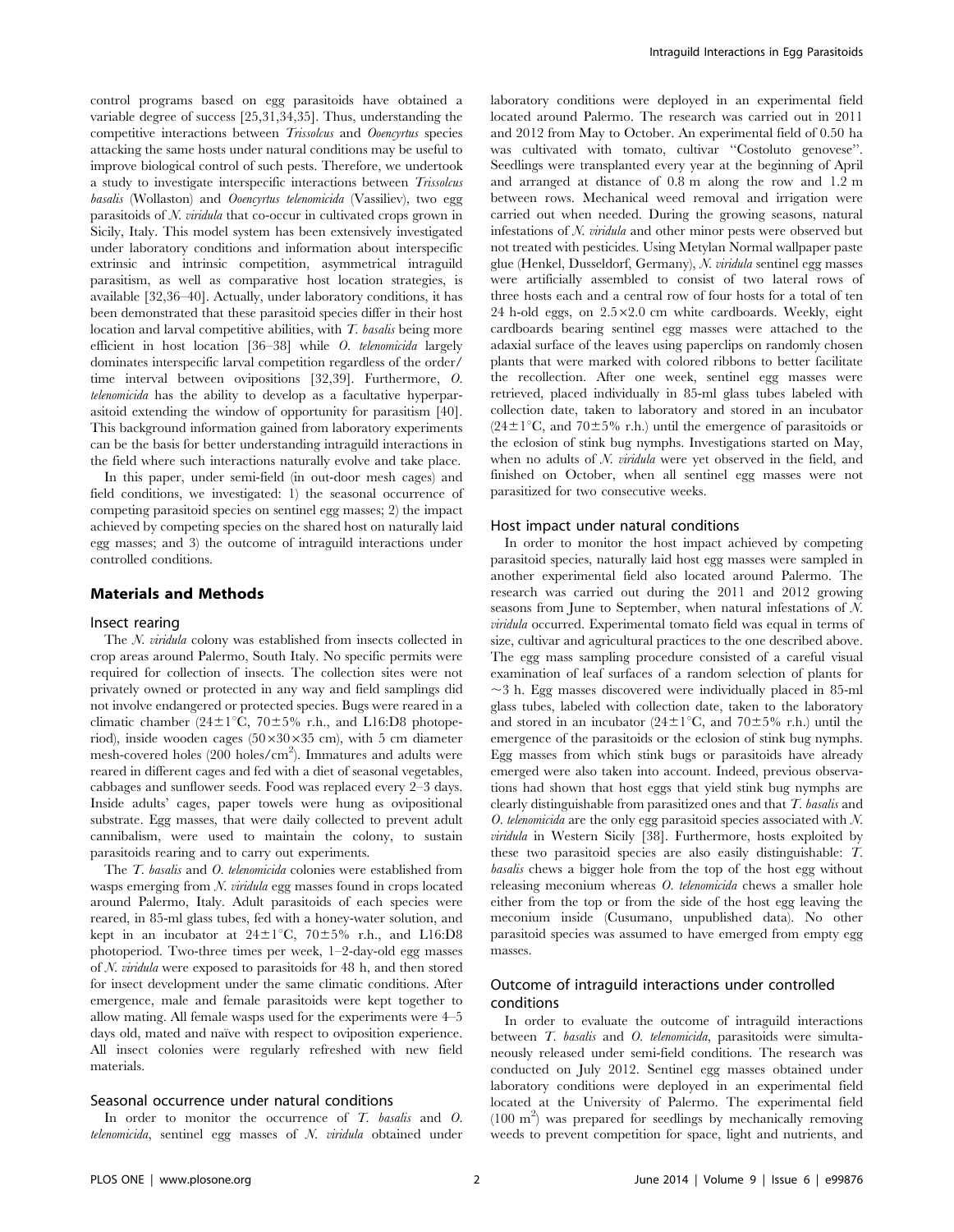then cultivated with pepper plants, Capsicum annum var. ''Quadrato d'Asti''. Seedlings were transplanted at the beginning of June and daily watered. Two weeks later, 18 cages of  $150\times150\times70$  cm made of wooden frame and mesh fabric net  $(200 \text{ holes/cm}^2)$  were placed on the field. Each cage included five pepper plants, grown with the following arrangement: one plant in the center of the cage and four plants, which were equally distant 50 cm from the central one, near to the cage corners. When the pepper plants reached about 45 cm of height, a 10-eggs sentinel egg mass of  $N$ . viridula, prepared as described above, was attached with paperclips to a medium sized leaf of each of the four lateral pepper plants. Parasitoids were then gently released on the central plant according to the following combinations: (1) single release of 10 females of T. basalis; (2) single release of 10 females of O. telenomicida; (3) simultaneous release of 10 females of both species. After a week, N. viridula egg masses were recollected and stored singly in 85-ml glass tubes into an incubator  $(24\pm1\degree C, 70\pm5\%$ r.h., and L16:D8 photoperiod) until the emergence of the parasitoids or the eclosion of stink bug nymphs. For each combination, six replicates were performed using a completely randomized design.

## Collection data

For both field and semi-field investigations, insect emergences from stored egg masses were used to compute the following efficiency indexes proposed by Bin and Vinson [41]: 1) host location = number of egg masses from which at least one parasitoid emerged divided by the total number of sampled egg masses; 2) host exploitation  $=$  number of individually parasitized eggs divided by the total number of eggs from the located egg masses; 3) host  $\textit{impact}$  = number of individually parasitized eggs divided by the total number of sampled eggs.

The host location index assesses the parasitoids' searching ability whereas the host exploitation index estimates the parasitoids' reproductive capacity once an egg mass has been located. The host impact, that takes into account all collected egg masses, either parasitized or unparasitized, assesses the overall parasitoids' efficiency as biological control agents. In order to better assess interspecific interactions, data were distinguished according to single  $(T.$  basalis; O. telenomicida) and concurrent  $(T.$  basalis  $+$  O. telenomicida) emergence of the egg parasitoid species from the same egg mass.

#### Statistical analysis

Host location data from naturally laid egg masses were analyzed with a contingency table  $\chi^2$  using Bonferroni correction to find significant differences. Such analysis was performed by pooling together data of 2011 and 2012 because there was no statistical difference between both years ( $\chi^2$  = 0.55, df = 3, P = 0.907). Data of host exploitation and host impact from naturally laid egg masses were analyzed, separately for each year, with a logistic regression which is a generalized linear model (GLM) designed for modeling binomial data with the logit link function. In this case, for host exploitation, the number of individually parasitized eggs and the non parasitized eggs from located egg masses were used as binomial dependent variables. For host impact, the number of individually parasitized eggs and the total number of non parasitized eggs from all egg masses were used as binomial dependent variables. In order to compare species abilities in locating and exploiting naturally laid egg masses, an additional analysis was conducted by pooling together all data from a single species regardless if parasitoids emerged singly or in egg mass also attacked by the interspecific competitor. More accurately, a logistic regression with year, species, egg mass size as factors and egg mass size  $\times$  species interaction, was performed to analyze host location whereas a GLM for Poisson distribution using the log link function was performed to analyze host exploitation data.

Data from semi-field experiments were also analyzed with a logistic regression using each egg mass as a different replicate unit. Logistic regression was followed by Tukey contrast for multiple comparisons. To assess the possible effect of interspecific interactions on the ability of parasitoids to impact the host population, the observed levels of  $N$ . *viridula* mortality in the multiple species release treatment  $(T.$  basalis  $+$  O. telenomicida) were compared to expected levels of N. viridula mortality calculated using data from the single species release treatments only  $(T.$  basalis; O. telenomicida). If interspecific interactions among parasitoid species have no effect on the host population (parasitoids have independent effects), the levels of host mortality should follow a multiplicative risk model [18,42]:

$$
\hat{H}_{Ot+Tb} = (H_{Ot} + H_{Tb}) - (H_{Ot} \times H_{Tb})
$$

where  $\hat{H}_{Ot+Tb}$  is the expected host mortality by parasitoids T. *basalis* and O. telenomicida together,  $H_{Ot}$  the observed host mortality by O. telenomicida alone and  $H_{Tb}$  the observed host mortality by T. basalis alone. The observed and expected levels of  $N$ . viridula mortality were compared, for each replicate, using simple  $\chi^2$  tests. Since data were independent, results of each of  $n$  replicate were combined using an Omnibus test to globally test the null hypothesis that there is no difference between observed and expected values leading to  $\chi^2$  with 2n df [43,44]. Significant differences corresponding to a higher expected levels of host suppression compared to the observed levels would indicate a negative effect of interspecific competition on host population suppression. All statistical analyses were performed with the R 2.14.1software [45] and multiple comparisons were done with the multcomp package [46].

## Results

#### Seasonal occurrence under natural conditions

In 2011, successful parasitism by T. basalis was first recorded on sentinel eggs deployed on June 4 and this species always occurred until October 2 (fig. 1). Compared to T. basalis, occurrence of O. telenomicida alone was recorded for a shorter time during the season, from July 9 until August 28. Co-occurrence of both parasitoid species from one egg mass was also recorded in four sampling dates (June 18, July 15, July 24 and August 22). A similar seasonal pattern was reported in 2012 when T. basalis was again recorded before O. telenomicida and for a longer time throughout the season. Actually, emergence of T. basalis was first recorded on sentinel eggs placed in the field on May 27 and this species always occurred until October 7. Occurrence of O. telenomicida only was recorded for a shorter time during the season, from July 15 until September 9. Emergence of both parasitoid species from one egg mass was also recorded in three sampling dates (June 24, July 8 and August 5).

## Host impact of parasitoid species under natural conditions

In both 2011 and 2012, a total of 32 and 50 egg masses naturally laid by  $N$ . viridula were collected, respectively. The proportion of egg masses that were unparasitized or located by parasitoid species was not significantly different between 2011 and 2012 ( $\chi^2$  = 0.55, df = 1, P = 0.907) but host location efficiency was affected by parasitoid emergence combination (T. basalis, O.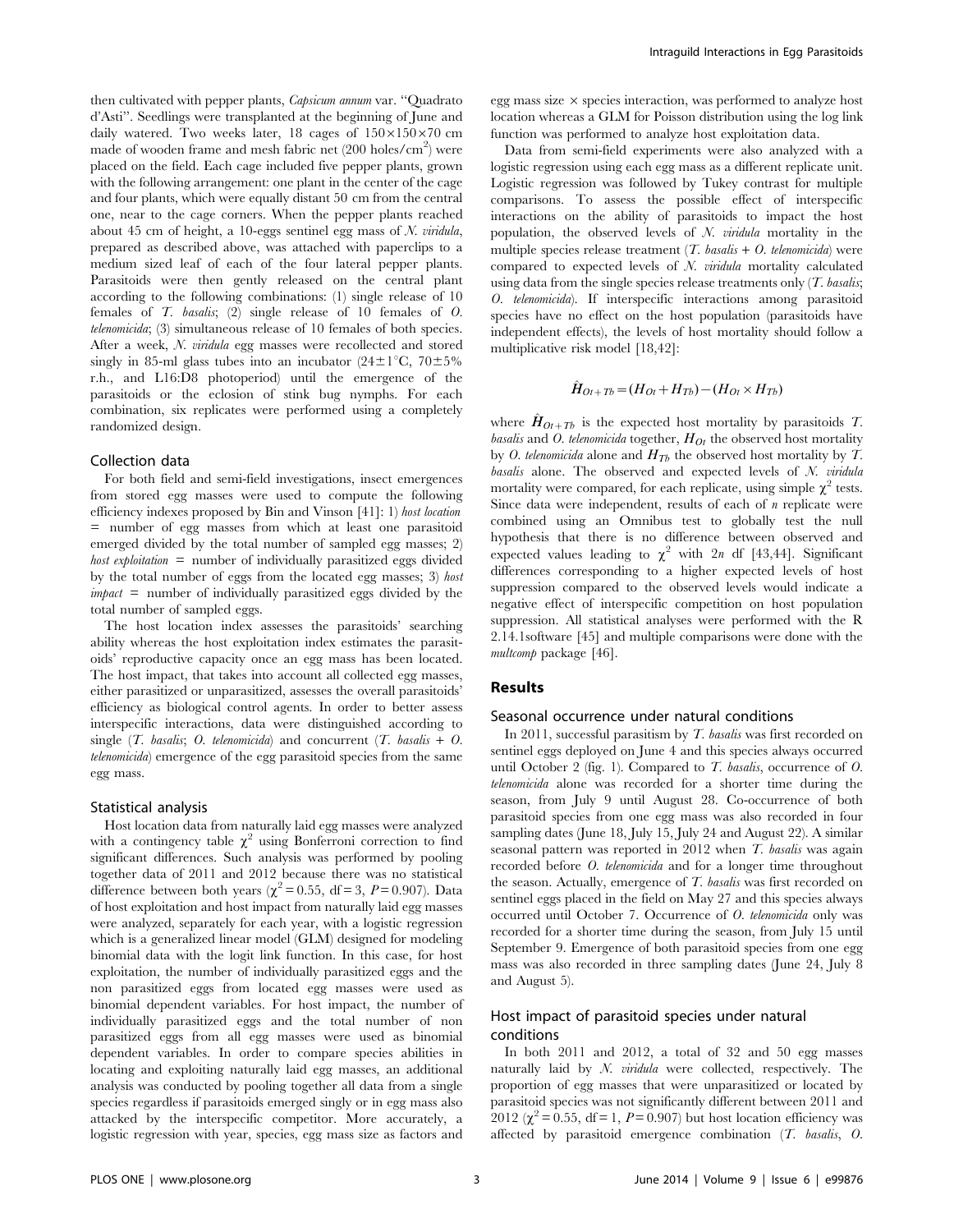

Figure 1. Seasonal occurrence of parasitoid species (%  $\pm$  SE) recorded from sentinel egg masses in 2011 and 2012 under field conditions. Data are reported in terms of host location = number of egg masses from which at least one parasitoid emerged divided by the total number of recollected egg masses. Black, cross and white bars indicate egg masses discovered by T. basalis only (Tb), by O. telenomicida only (Ot) and by both species (Tb+Ot), respectively. doi:10.1371/journal.pone.0099876.g001

telenomicida,  $T$ . basalis +  $O$ . telenomicida). More accurately, host location was not significantly different between T. basalis versus T. basalis + O. telenomicida ( $\chi^2 = 0.03$ , df = 1, P > 0.05) but it was significantly different between T. basalis versus O. telenomicida  $(\chi^2 = 25.08, df = 1, P<0.001)$  as well as between O. telenomicida versus T. basalis + O. telenomicida ( $\chi^2 = 26.48$ , df = 1, P<0.001) (fig. 2A). In both 2011 and 2012, a total of 2272 and 3480 individual eggs were exploited by parasitoids from the located egg masses, respectively. The proportion of individual host eggs that were exploited by parasitoid species was significantly affected by the emergence combinations (GLM:  $\chi^2$  = 3943.4, df = 7, P<0.001) (fig. 2B). Regardless of the year, host exploitation efficiency by T. basalis was reduced when this species exploited eggs in single versus concurrent exploitation whereas the host exploitation efficiency by O. telenomicida was not significantly affected (Tukey test,  $P<0.05$ ).In both 2011 and 2012, a total of 2810 and 4371 individual eggs were sampled, respectively and the host impact index was significantly affected by the emergence combinations (GLM:  $\chi^2$  = 4725.9, df = 7, P<0.001) (fig. 2C). Regardless of the year, the impact achieved by T. basalis and by O. telenomicida was significantly different when species exploited eggs in single versus concurrent exploitative conditions (Tukey test,  $P<0.05$ ).

On naturally laid egg masses, a significant effect of the species (GLM:  $\chi^2 = 17.36$ , df = 1, P<0.001) was found on the host location efficiency, whereas the effect of the year (GLM:  $\chi^2 = 0.25$ , df = 1, P = 0.617), of the eggs mass size (GLM:  $\chi^2$  = 0.00, df = 1,  $P = 1.000$ ) and of the species  $\times$  eggs mass size interaction (GLM:  $\chi^2$  = 0.30, df = 1, P = 0.584) were all not significant. However, a significant effect of the species (GLM:  $\chi^2 = 1936.92$ , df = 1, *P*<0.001), of the egg mass size (GLM:  $\chi^2 = 288.21$ , df = 1,  $P<0.001$ ) and of species  $\times$  egg mass size interaction (GLM:  $\chi^2$  = 65.95, df = 1, P<0.001) was found on host exploitation.

## Outcome of intraguild interactions under controlled conditions

The host location index of parasitoid species was significantly affected by the release and emergence combinations (GLM:  $\chi^2$  = 25.22, df = 4, P<0.001) (fig. 3A). The host location index of T. basalis only was significantly different in single versus simultaneous release whereas the host location index of O. telenomicida was not affected (Tukey test,  $P<0.05$ ).

The proportion of individual host eggs that were exploited by parasitoid species was also significantly affected by the release and emergence combinations (GLM:  $\chi^2$  = 22.37, df = 5, P<0.001) (fig. 3B). Host exploitation efficiency of  $T$ . basalis was not significantly different when this species exploited eggs in different release and emergence combinations (single release, single emergence in simultaneous release and concurrent exploitation), whereas the host exploitation efficiency of O. telenomicida decreased in condition of concurrent exploitation compared with single release or single emergence in simultaneous release (Tukey test,  $P<0.05$ ).

Similarly to host location and exploitation, the host impact index was also significantly affected by the release and exploitation combinations (GLM:  $\chi^2 = 151.28$ , df = 5, P<0.001) (fig. 3C). The impact of T. basalis was significantly higher for single release, intermediate for single emergence in simultaneous release and very low in conditions of concurrent exploitation (Tukey test,  $P<0.05$ ), whereas the impact of O. telenomicida was not statistically different between conditions of single release versus single exploitation in simultaneous release but it was much lower for concurrent exploitation in simultaneous release (Tukey test,  $P<0.05$ ).

Regardless of the fact that data were compared separately for each replicate or combined together, no significant differences were found between observed and expected levels of N. viridula mortality inflicted by parasitoids in the two species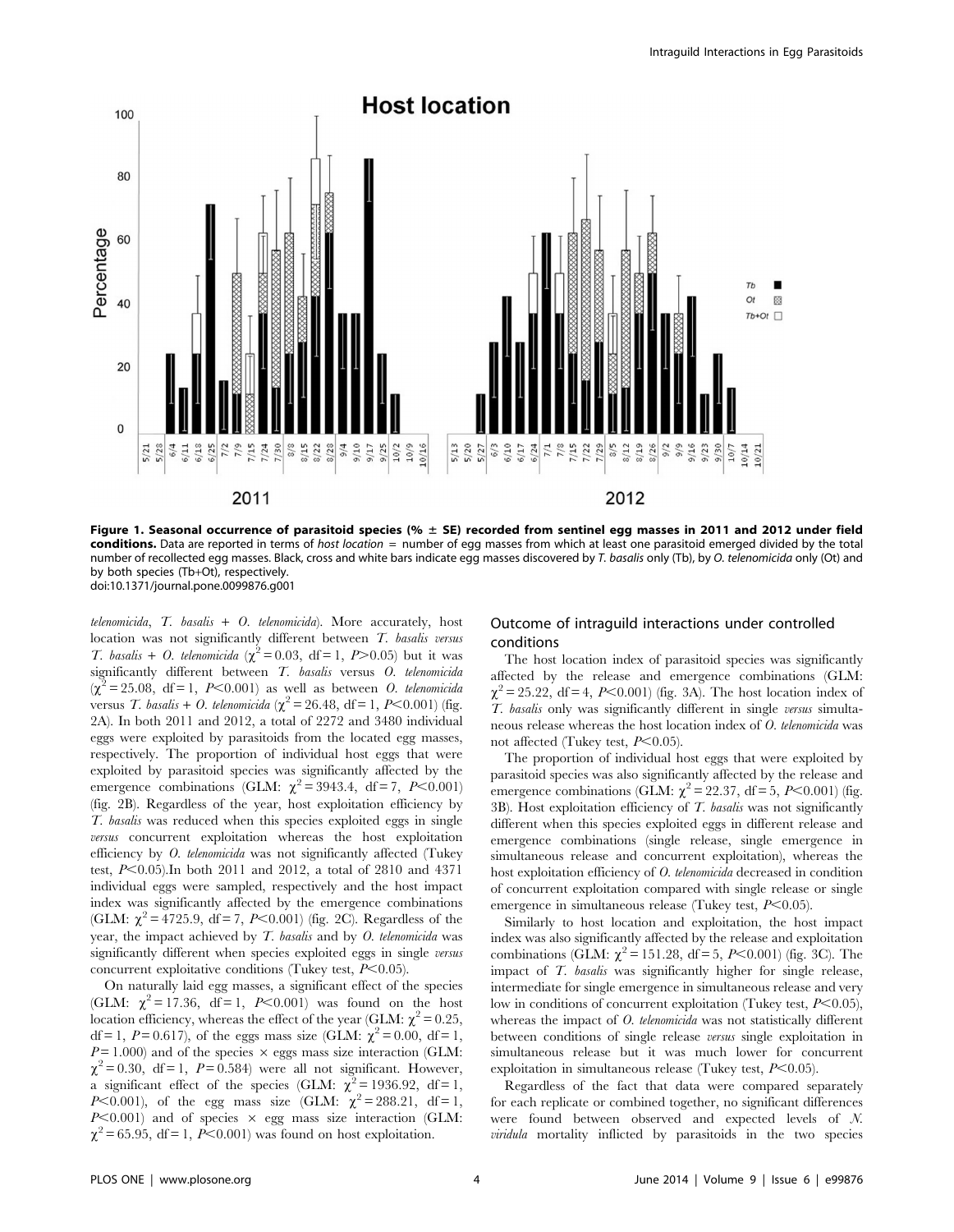

Figure 2. Parasitism data (% + SE) recorded from naturally laid egg masses in both 2011 and 2012 under field conditions. All indexes are distinguished according to single or concurrent emergence of the egg parasitoid species from the same egg mass. (A) host location = number of egg masses from which at least one parasitoid emerged divided by the total number of egg masses. (B) host exploitation = number of individually parasitized eggs divided by the total number of eggs from the egg masses located by the wasps and (C) host impact = number of individually parasitized eggs divided by the total number of sampled eggs. In (B) and (C) black, cross and white bars indicate the proportion of individual eggs exploited from egg masses located by T. basalis only (Tb), by O. telenomicida only (Ot) and by both species (Tb+Ot), respectively. Different letters indicate significantly different percentages within the same year and index (C) (GLM,  $P<0.05$ ). doi:10.1371/journal.pone.0099876.g002

combination  $(\hat{H}_{\text{Ot+Tb}} = 65.21\%; \ H_{\text{Ot+Tb}} = 67.50\% )$   $(\chi^2 = 2.21,$ df = 12,  $P > 0.05$ ).

## Discussion

Egg parasitoids are organisms of particular interest for biological control due to their ability to kill insect pests before the crop-feeding stage [47]. In the perspective of biological control of stink bugs, an efficient egg parasitoid species must be characterized not only by a high host location index, i.e. a high ability to discover host egg masses, but also by a high exploitation efficiency in order to parasitize all the available eggs within an egg mass [41]. Parasitoid species characterized by high host location and host exploitation abilities have consequently a high host impact index and are most likely interesting for biological control programs [48]. However, such indexes can be affected by intraguild interactions due to the interference on reproductive success of each species [49,50].In the field, competitive interactions among parasitoids determine natural community structure and dynamics in the plant–herbivore–parasitoid systems, for example, by causing local displacement of inferior species or niche separation, and can play a relevant role in modifying the efficacy of parasitoids in biological control programs [51]. In our system, although T. basalis and O. telenomicida compete for N. viridula egg mass, they coexist under field conditions, likely by adopting different strategies to exploit the shared resource.

The results from semi-field and field investigations, coupled with previous findings obtained under laboratory conditions aimed at better understanding intraguild interactions between egg parasitoids of a true bug. In particular, semi-field experiments investigated interspecific interactions under manipulative conditions of simultaneous species release in order to obtain high competition for hosts. Our results from sentinel egg masses placed in the field indicated a different pattern of occurrence of competing parasitoid species. In both years, T. basalis occurred in late May-early June and it was found parasitizing host eggs until late September-early October whereas O. telenomicida occurred mainly in July-August. Interestingly, similar temporal patterns of occurrence of stink bug egg parasitoid species have been found in other case studies confirming that Ooencyrtus species are more abundant later in the season whereas competing Trissolcus and Gryon species are commonly found earlier [27,28,52]. The effects of abiotic conditions on the timing of occurrence of egg parasitoid guilds have already been reported, suggesting a role played by species' differences in cold tolerance and/or humidity requirements: for example, *Trissolcus brochymenae* (= murgantiae) Ashmead is more cold-tolerant than its competitor Ooencyrtus johnsonii (Howard) [53] whereas *Gryon japonicum* (Ashmead) is likely to perform better with lower humidity than its competitor *Ooencyrtus nezarae* Ishii [52]. The effects of weather conditions, especially cold tolerance, on the timing of occurrence of competing parasitoid species likely played a role also in our study system but further investigations are required in order to test whether T. basalis is able to parasitize host eggs under colder temperature conditions compared to O. telenomicida. In addition, these parasitoid species may have different overwintering requirements: it is possible that  $T$ . basalis completes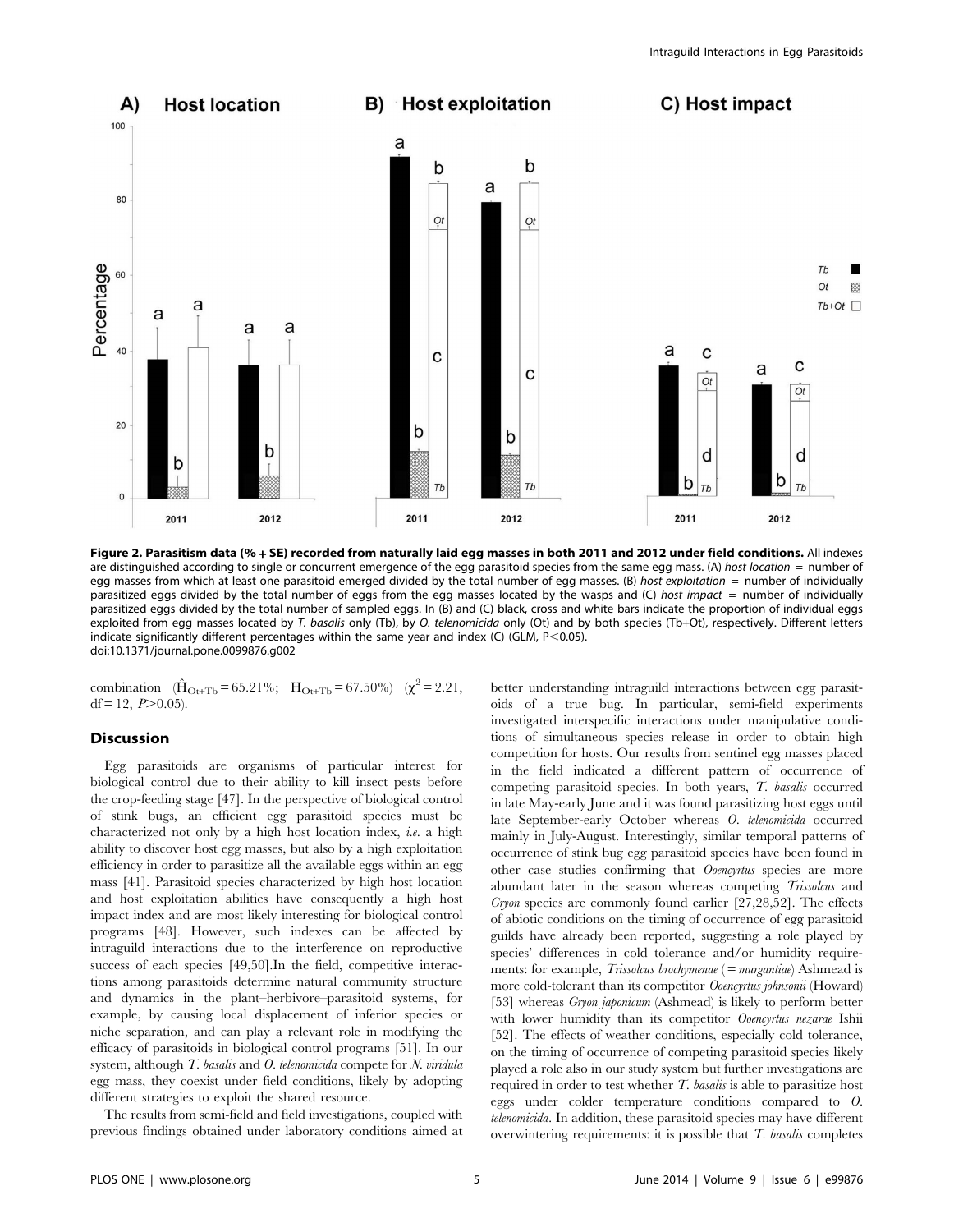

Figure 3. Parasitism data (% + SE) obtained when species were released singly or simultaneously under semi-field conditions. All indexes are distinguished according to single or concurrent emergence of the egg parasitoid species from the same egg mass. (A) host location = number of egg masses from which at least one parasitoid emerged divided by the total number of egg masses. (B) host exploitation = number of individually parasitized eggs divided by the total number of eggs from the located egg mass and (C) host impact = number of individually parasitized eggs divided by the total number of sampled eggs. In (B) and (C) black, cross and white bars indicate the proportion of individual eggs exploited by parasitoids from egg mass located by T. basalis only (Tb), by O. telenomicida only (Ot) and by both species (Tb+Ot), respectively. Different letters indicate significantly different percentages within the same index (GLM,  $P<0.05$ ). doi:10.1371/journal.pone.0099876.g003

overwintering period before O. telenomicida and, consequently, the former can occur earlier in the field. From a biological control perspective, the demonstration that the two species are active at different times of the season might suggest that the combination of the two parasitoids is likely to outcompete the level of control generated by each species alone. Such hypothesis could be supported by the results from the multiplicative risk model which indicated that host mortality when the two parasitoids are released together is not significant different than that one expected under independent action of the two species. However, short- and longterm population investigations taking into account host-parasitoid dynamics are required to confirm the results presented in this study.

Results obtained from naturally laid egg masses highlight a higher host location index and, thus, a superior host finding ability of T. basalis compared to O. telenomicida. These findings confirm previous laboratory data with Y-tube and open area bioassays. Indeed, T. basalis is known to exploit volatile oviposition-induced synomones, volatile cues from virgin males and preovipositing females, and contact kairomones in the host footprints [36,37, 54–56], while O. telenomicida uses mainly volatile cues produced by host virgin males [38]. Interestingly, T. basalis apparently exploits not only more cues than O. telenomicida but also the more reliable ones, i.e., cues that are highly associated with the host presence such as synomones-induced volatiles. Once an egg mass has been located, T. basalis is able to exploit a high proportion of the available host eggs whereas O. telenomicida is much less efficient and achieves similar efficiency regardless of single and concurrent exploitation. Such higher level of host exploitation by T. basalis has also been documented [25,31,48,57].

The main factors that are likely to affect species differences in host exploitation are reproductive abilities, such as egg load and total lifetime fecundity, which are known to be higher in  $T$ . basalis compared to *O. telenomicida* (average egg loads: T. basalis  $= 76.2$ ) eggs; O. telenomicida = 24.2 eggs, Cusumano, unpublished data). Such differences in terms of host exploitation are not evident in our semi-field investigations, where both species demonstrated similar performance in condition of single or simultaneous release, probably because both parasitoid species have a sufficient egg load for exploiting small-sized host egg masses. In these experiments, egg masses artificially assembled with 10 eggs only have been used to enhance interspecific competitive interactions, like in previous laboratory experiments [32,40]. Therefore, under natural conditions, T. basalis, which is characterized by superior host location and host exploitation abilities than O. telenomicida, achieved a higher impact on N. *viridula* egg masses. As a consequence, chances that O. telenomicida females find unparasitized egg masses could remain quite low.

It has to be noted that the high proportion of egg masses located by both parasitoid species in the field shows that O. telenomicida has most likely evolved some strategies to overcome its inferior abilities to locate hosts. Actually, by being superior under the conditions of interspecific larval competition, and by being able to act as facultative hyperparasitoid, O. telenomicida can extend its window of opportunity to exploit host eggs for an additional 6–7 days. Indeed, O. telenomicida can successfully develop on host eggs laid by N. viridula females up to 10 days before, while T. basalis can only successfully develop on unparasitized host eggs that are  $\leq 4$  days old [40]. Hence, the coexistence between these two species represents an example of counterbalanced competition [58]. Counterbalanced competition suggests that coexistence among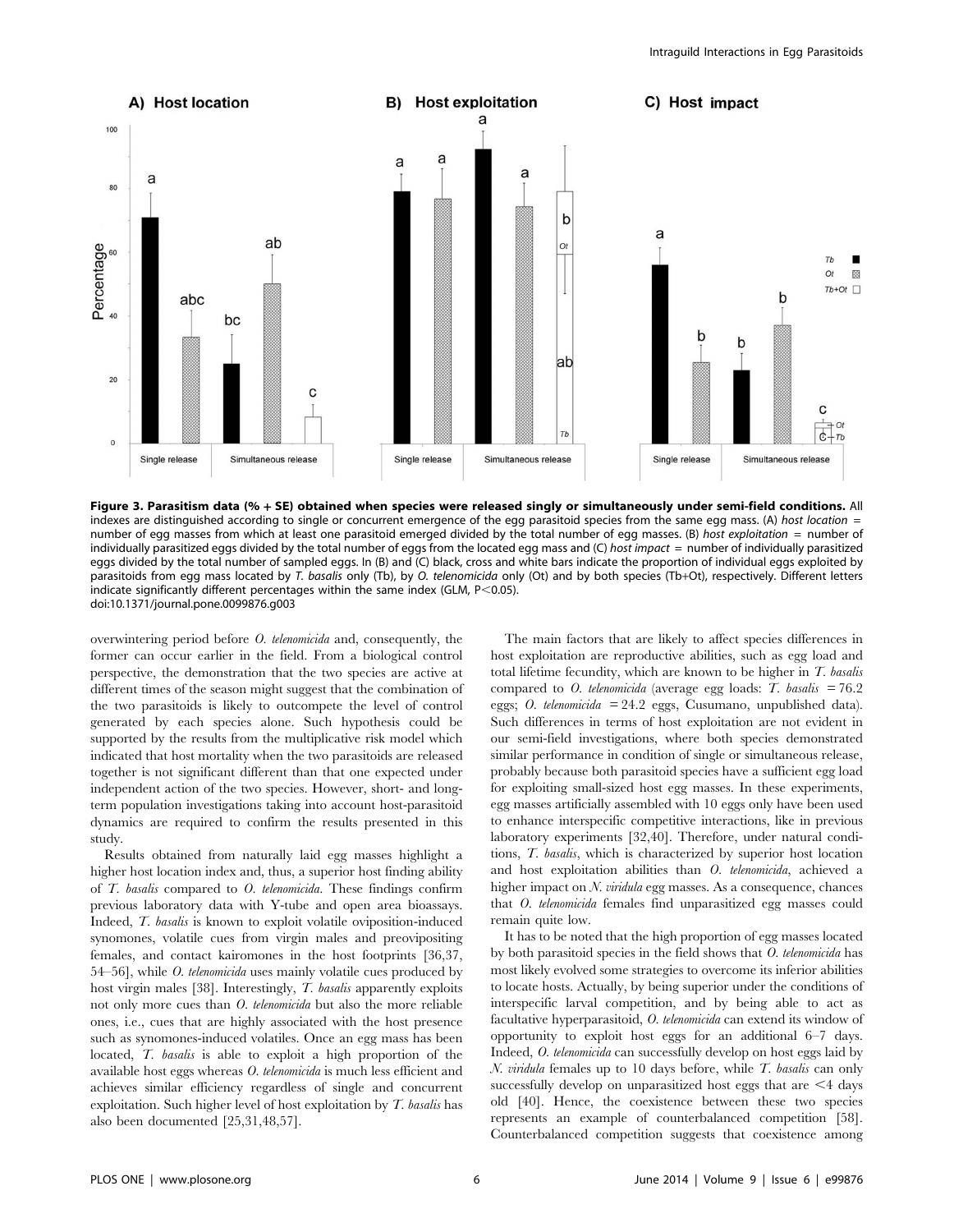parasitoids attacking the same host can be possible when one species, in our case O. telenomicida, dominates the intrinsic competition, while the other, in our case T. basalis, fills the gap at the extrinsic level by having higher host finding or dispersal efficacies.

The advantage of O. telenomicida over T. basalis under the conditions of interspecific larval competition is clearly showed by our results obtained in semi-field experiments. Under such conditions, O. telenomicida performs similarly regardless if it was released alone or in combination. On the contrary, T. basalis achieves higher host location efficiency and host impact when released alone, while it suffers from O. telenomicida competition when the two species are released in combination. Moreover, the proportion of egg masses located by both species under semi-field conditions is lower than in natural fields. Results from semi-field are in apparent contrast with those obtained under natural conditions. However, this can be explained taking into account the small size of host egg masses used in the semi-field experiments. Under such conditions, competition for hosts is particularly severe and  $T$ . basalis can be excluded by  $O$ . telenomicida, due to the very low reproductive success of the former species when ovipositing into host eggs that are also attacked by its competitor, as was showed previously under laboratory conditions [32,40]. Consequently, it is possible that T. basalis has oviposited into multiparasitized host eggs yielding O. telenomicida offspring and, as a result, the host location index of the former species could have been reduced. Competitive exclusion of Trissolcus species by Ooencyrtus species under laboratory conditions has also been

#### References

- 1. Rosenheim JA, Kaya HK, Ehler LE, Marois JJ, Jafee BA (1995) Intraguild predation among biological control agents: theory and evidence. Biol Control 5:303–335.
- 2. Rosenheim JA, Harmon JP (2006) The influence of intraguild predation on the suppression of a shared prey population: an empirical reassessment. In: Brodeur J, Boivin G, editors. Trophic and guild interactions in biological control. Springer. pp. 1–20.
- 3. Boivin G, Brodeur J (2006) Intra- and inter-specific interactions among parasitoids: mechanisms, outcomes and biological control. In: Brodeur J, Boivin G (eds) Trophic and guild interactions in biological control. Springer. pp 123– 144.
- 4. Hawkins BA (1994) Pattern and Process in Host-Parasitoid Interactions. Cambridge University Press. 190 p.
- 5. Godfray HCJ (1994) Parasitoids: behavioral and evolutionary ecology. Princeton University Press. 488 p.
- 6. Cusumano A, Peri E, Vinson SB, Colazza S (2012) Interspecific extrinsic and intrinsic competitive interactions in egg parasitoids. BioControl 57: 719–734.
- 7. Harvey JA, Poelman E, Tanaka T (2013) Intrinsic Inter- and Intraspecific Competition in Parasitoid Wasps. Annu Rev Entomol 58: 333–351.
- 8. van Alebeek FAN, Rojas-Rousse D, Leveque L (1993) Interspecific competition between Eupelmus vuilleti and Dinarmus basalis, two solitary ectoparasitoids of Bruchidae larvae and pupae. Entomol Exp Appl 69:21–31.
- 9. Jalali SK, Singh SP, Ballal CR, Kumar P (1988) Competitive interaction between Cotesia kazak and Hyposoter didymator, exotic parasitoids of Heliothis armigera. Entomol Exp Appl 46:221–225.
- 10. De Moraes CM, Cortesero AM, Stapel JO, Lewis WJ (1999) Intrinsic and extrinsic competition between two larval parasitoids of Heliothis virescens. Ecol Entomol 24: 402–410.
- 11. Agboka K, Schulthess F, Chabi-Olaye A, Labo I, Gounou S, et al. (2002) Self-, intra-, and inter-specific host discrimination in Telenomus busseolae Gahan and T. Isis Polaszek (Hymenoptera: Scelionidae), sympatric egg parasitoids of the African cereal stem borer Sesamia calamistis Hampson (Lepidoptera: Noctuidae). J Insect Behav 15:1–12.
- 12. Shi ZH, Li QB, Li X (2004) Interspecific competition between Diadegma semiclausum Hellen (Hym., Ichneumonidae) and Cotesia plutellae (Kurdjumov) (Hym., Braconidae) in parasitizing Plutella xylostella (L.) (Lep., Plutellidea). J Appl Entomol 128:437–444.
- 13. De Moraes CM, Mescher M (2005) Intrinsic competition between larval parasitoids with different degrees of host specificity. Ecol Entomol 30: 564–570.
- 14. Irvin NA, Hoddle MS, Morgan DJW (2006) Competition between Gonatocerus ashmeadi and G. triguttatus for glassy winged sharpshooter (Homalodisca coagulata) egg masses. Biocontrol Sci Technol 16:359–375.

demonstrated between T. brochymenae and O. johnsonii on egg masses of the harlequin bug Murgantia histrionica (Hahn), which naturally consist of 12 eggs each [53]. However, naturally laid egg masses of N. viridula are usually much bigger [59]. For example, in our 2-year study, the average size of natural egg masses collected was  $87.57 \pm 2.05$  eggs. Therefore, it is possible to speculate that, under natural conditions, multiparasitism in every host egg is probably less likely to happen and, consequently, competitive exclusion rarely occurred.

Hence, on naturally laid egg mass, it is possible that interspecific interactions are less strong due to the egg mass size and  $T$ . basalis can compensate for the progeny loss caused by O. telenomicida thanks to its superior extrinsic abilities in host location and exploitation. Since data on natural egg masses are observational (i.e., not experimentally manipulated), and thus not replicable, further experiments in order to assess the role of egg mass size and parasitoid reproductive capacities on intraguild interactions under controlled conditions are required.

## Acknowledgments

We thank Paolo Lo Bue (University of Palermo) for assistance with semifield experiments.

#### Author Contributions

Conceived and designed the experiments: AC SC EP. Performed the experiments: AC VA. Analyzed the data: EW AC. Wrote the paper: AC EP SC.

- 15. Harvey JA, Gols R, Strand MR (2009) Intrinsic competition and its effects on the survival and development of three species of endoparasitoid wasps. Entomol Exp Appl 130: 238–248.
- 16. Mucheru OM, Jiang N, Kongoro J, Bruce AJ, Schulthess F (2009) Intrinsic competition between two oligophagous parasitoids, Sturmiopsis parasitica and Cotesia sesamiae, attacking the same life stages of lepidopteran cereal stemborers. Entomol Exp Appl 130: 10–20.
- 17. Cingolani MF, Greco NM, Liljesthröm GG (2013) Multiparasitism of Piezodorus guildinii eggs by Telenomus podisi and Trissolcus urichi. BioControl 58: 37–44.
- 18. Bogran CE, Heinz KM, Ciomperlik MA (2002) Interspecific competition among insect parasitoids: field experiments with whiteflies as hosts in cotton. Ecology 83:653–668.
- 19. Lei G, Hanski I (1998) Spatial dynamics of two competing specialist parasitoids in a host metapopulation. J Anim Ecol 67:422–433.
- 20. Borer ET, Murdoch WW, Swarbrick SL (2004) Parasitoid coexistence: linking spatial field patterns with mechanism. Ecology 85:667–678.
- 21. Denoth M, Frid L, Myers JH (2002) Multiple agents in biological control: improving the odds? Biol Control 24:20–30.
- 22. Stiling P, Cornelissen T (2005) What makes a successful biocontrol agent? A meta-analysis of biological control agent performance. Biol Control 34:236–246.
- 23. Kidd D, Amarasekare P (2012) The role of transient dynamics in biological pest control: insights from a host–parasitoid community. J Anim Ecol 81:47–57.
- 24. Correa-Ferreira SB (1986) Natural occurrence of the egg parasitoid complex of stink bugs on soybean in Parana, Brazil. An Soc Entomol Bras 5:189–199.
- 25. Hoffmann MP, Davidson NA, Wilson LT, Ehler LE, Jones WA, et al. (1991) Imported wasp helps control southern green stink bug. Calif Agric 45:20–22.
- 26. Correa-Ferreira SB, Moscardi F (1995) Seasonal occurrence and host spectrum of egg parasitoids associated with soybean stink bugs. Biol Control 5:196–202.
- 27. Amarasekare P (2000) Spatial dynamics in a host-multiparasitoid community. J Anim Ecol 69:201–213.
- 28. Amarasekare P (2000) Coexistence of competing parasitoids on a patchily distributed host: local vs. spatial mechanisms. Ecology 81:1286–1296.
- 29. Buschman LL, Whitcomb WH (1980) Parasites of Nezara viridula (Hemiptera: Pentatomidae) and other Hemiptera in Florida. Fla Entomol 63:154–162.
- 30. Shepard BM, Elsey KD, Muckenfuss AE, Justo HD Jr (1994) Parasitism and predation on egg masses of the southern green stink bug, Nezara viridula (L.) (Heteroptera: Pentatomidae), in tomato, okra, cowpea, soybean, and wild radish. J Agric Entomol 11:375–381.
- 31. Ehler LE (2002) An evaluation of some natural enemies of Nezara viridula in northern California. BioControl 47:309–325.
- 32. Cusumano A, Peri E, Vinson SB, Colazza S (2011) Intraguild interactions between two egg parasitoids exploring host patches. BioControl 56:173–184.